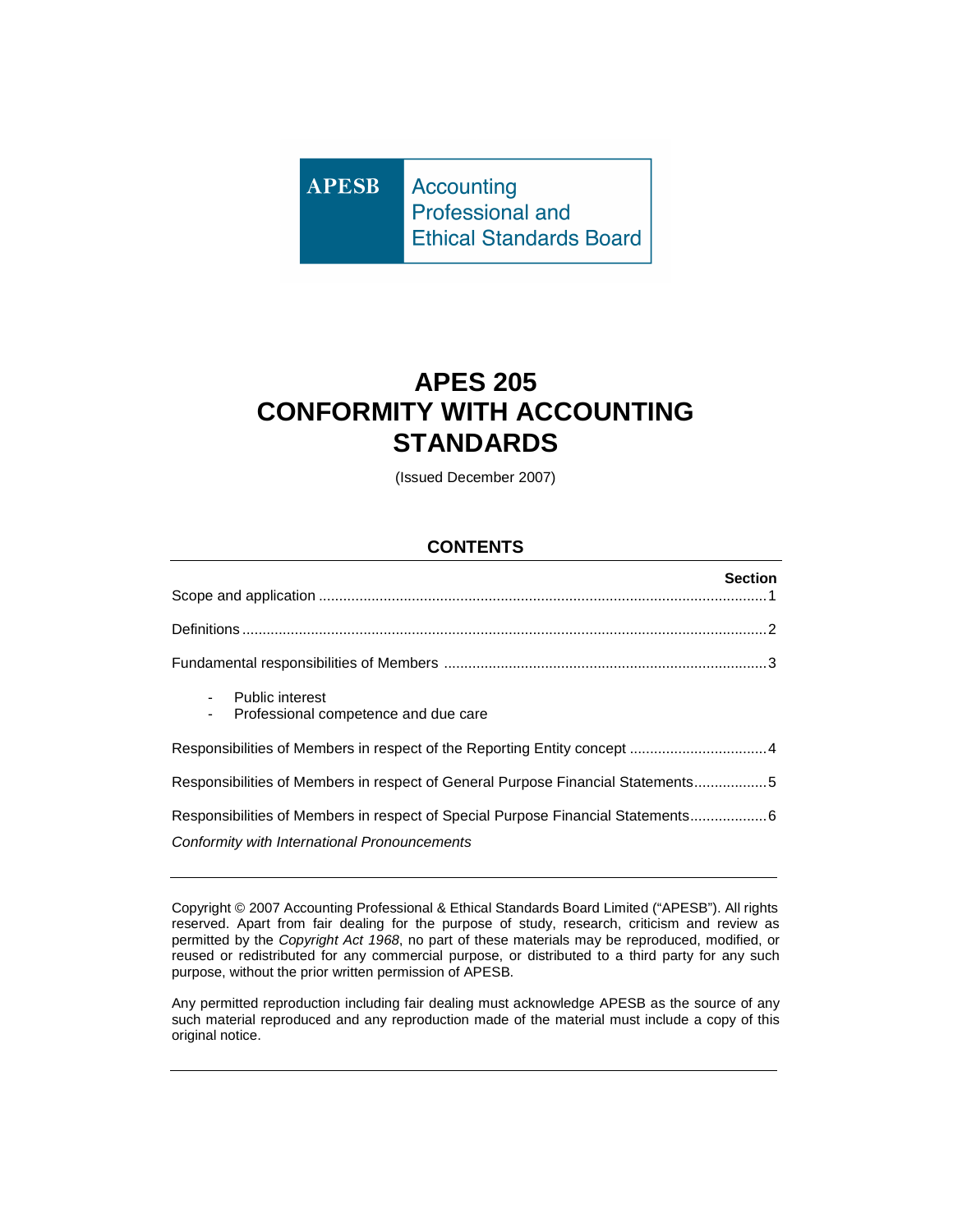## **1. Scope and application**

- 1.1 Accounting Professional & Ethical Standards Board Limited (APESB) issues professional standard APES 205 Conformity with Accounting Standards (**the Standard**), which is effective from 01 July 2008.
- 1.2 APES 205 sets the standards for Members involved with the preparation, presentation, audit, review or compilation of Financial Statements, which are either General Purpose Financial Statements or Special Purpose Financial Statements, of entities in the private and public sectors. The mandatory requirements of this Standard are in **bold** type, preceded or followed by discussion or explanations in grey type. APES 205 should be read in conjunction with other professional duties of Members, and any legal obligations that may apply.
- **1.3 Members in Australia shall follow the mandatory requirements of APES 205 when they prepare, present, audit, review or compile Financial Statements.**
- **1.4 Members outside Australia shall comply with the financial reporting framework applicable to the relevant jurisdiction when they prepare, present, audit, review or compile Financial Statements. However, where the Financial Statements are prepared in accordance with the Australian Financial Reporting Framework, Members shall comply with the requirements of this Standard.**
- **1.5 Members shall be familiar with relevant professional standards and guidance notes when performing professional work. All Members shall comply with the fundamental principles outlined in the Code.**
- 1.6 The Standard does not detract from any responsibilities which may be imposed by law.
- 1.7 All references to accounting, auditing and professional standards are references to those provisions as amended from time to time.
- 1.8 In applying the requirements outlined in APES 205, Members should be guided not merely by the words but also by the spirit of the Standard and the Code.

## **2. Definitions**

For the purpose of this Standard:

**AASB** means the Australian statutory body called the Australian Accounting Standards Board that was established under section 226 of the Australian Securities and Investments Commission Act 1989 and is continued in existence by section 261 of the Australian Securities and Investments Commission Act 2001.

**Applicable Financial Reporting Framework** means the financial reporting framework adopted by those charged with governance in preparing the Financial Statements.

**Assurance Engagement** means an Engagement in which a conclusion is expressed by a Member in Public Practice designed to enhance the degree of confidence of the intended users other than the responsible party about the outcome of the evaluation or measurement of a subject matter against criteria.

This would include an Engagement in accordance with Framework for Assurance Engagements issued by the Auditing and Assurance Standards Board (AUASB) or in accordance with specific relevant standards for Assurance Engagements.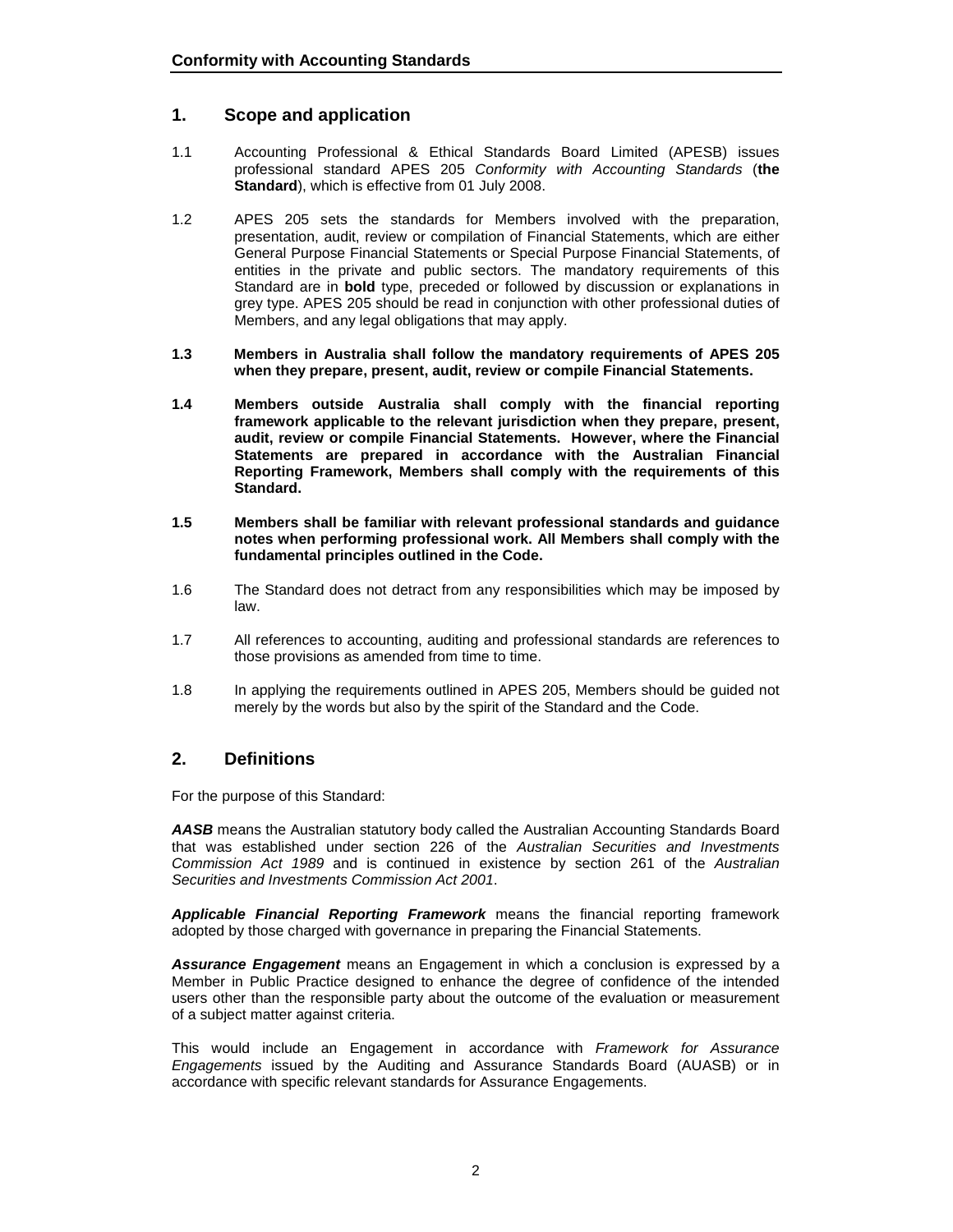**AUASB** means the Australian statutory body called the Auditing and Assurance Standards Board established under section 227A of the Australian Securities and Investments Commission Act 2001.

**Audit Engagement** means an Assurance Engagement to provide a reasonable level of assurance that a financial report is free of material misstatement, such as an Engagement in accordance with Australian auditing standards. This includes a statutory audit which is an audit required by legislation or other regulation, and other audits conducted for the purposes of the Corporations Act.

**Australian Accounting Standards** means the Accounting Standards (including Australian Accounting Interpretations) promulgated by the AASB.

**Australian Financial Reporting Framework** means the framework that uses Australian Accounting Standards as the Applicable Financial Reporting Framework and is adopted by those charged with governance when preparing Financial Statements.

**Client** means an individual, firm, entity or organisation to whom or to which Professional Services are provided by a Member in Public Practice in respect of Engagements of either a recurring or demand nature.

**Code** means APES 110 Code of Ethics for Professional Accountants.

**Engagement** means an agreement, whether written or otherwise, between a Member in Public Practice and a Client relating to the provision of services by a Member in Public Practice. However, consultations with a prospective Client prior to such agreement are not part of an Engagement.

**Financial Statements** means a structured representation of historical financial information, which ordinarily includes explanatory notes, intended to communicate an entity's economic resources or obligations at a point in time or the changes therein for a period of time in accordance with a financial reporting framework. The term can refer to a complete set of Financial Statements, but it can also refer to a single financial statement, for example, a balance sheet, or a statement of revenues and expenses, and related explanatory notes. The requirements of the financial reporting framework determine the form and content of the Financial Statements and what constitutes a complete set of Financial Statements.

For the purposes of this Standard financial report is considered to be an equivalent term to financial statements.

**Firm** means (a) A sole practitioner, partnership, corporation or other entity of professional

- accountants;
- (b) An entity that controls such parties;
- (c) An entity controlled by such parties; or
- (d) An Auditor-General's office or department.

**Framework** means the Framework for the preparation and presentation of financial statements issued by the AASB.

**General Purpose Financial Statements** means those intended to meet the needs of users who are not in a position to require an entity to prepare reports tailored to their particular information needs.

**Member** means a member of a professional body that has adopted this Standard as applicable to their membership as defined by that professional body.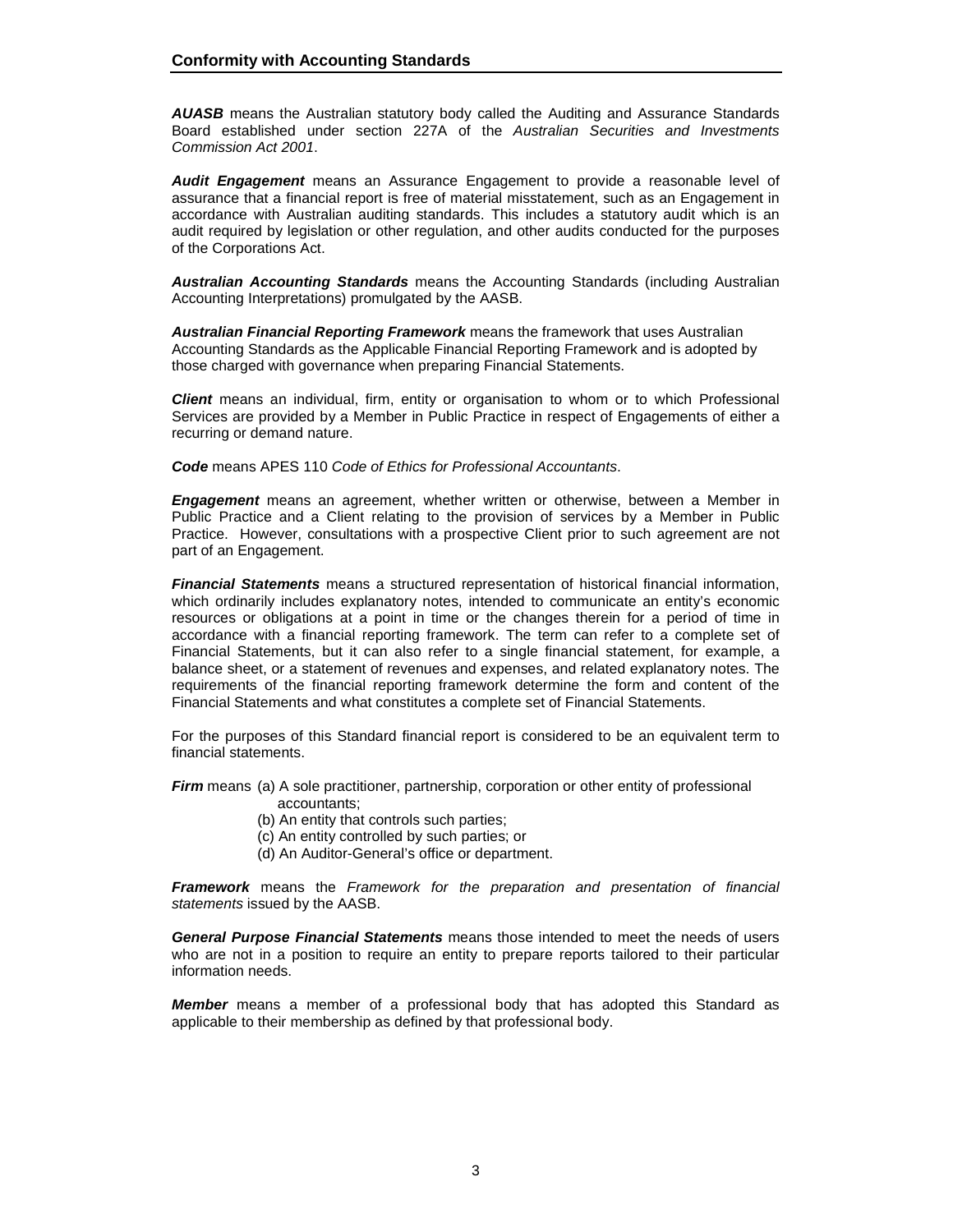**Member in Public Practice** means a Member, irrespective of functional classification (e.g. audit, tax, or consulting) in a Firm that provides Professional Services. The term is also used to refer to a Firm of Members in Public Practice and means a practice entity as defined by the applicable professional body.

**Professional Bodies** means the Institute of Chartered Accountants in Australia, CPA Australia and the National Institute of Accountants.

**Professional Services** means services requiring accountancy or related skills performed by a professional accountant including accounting, auditing, taxation, management consulting and financial management services.

**Professional Standards** mean all standards issued by Accounting Professional & Ethical Standards Board Limited and all professional and ethical requirements of the applicable Professional Body.

**Reporting Entity** means an entity in respect of which it is reasonable to expect the existence of users who rely on the entity's General Purpose Financial Report for information that will be useful to them for making and evaluating decisions about the allocation of resources. A Reporting Entity can be a single entity or a group comprising a parent entity and all the entities it controls.

**Review Engagement** means an Assurance Engagement to express a conclusion on whether, on the basis of the procedures which do not provide all the evidence that would be required in an audit, anything has come to the attention of the Member in Public Practice that causes the Member to believe that the historical financial information is not prepared in all material respects in accordance with an Applicable Financial Reporting Framework, which is an Engagement conducted in accordance with applicable assurance standards on Review Engagements.

**Special Purpose Financial Statements** means financial statements other than General Purpose Financial Statements.

**Statements of Accounting Concepts** mean SAC 1 Definition of Reporting Entity and SAC 2 Objective of General Purpose Financial Reporting issued by the AASB.

## **3. Fundamental responsibilities of Members**

#### **Public interest**

**3.1 In accordance with Section 100.1 of the Code, Members shall observe and comply with their public interest obligations when they prepare, present, audit, review or compile Financial Statements.** 

#### **Professional competence and due care**

**3.2 In accordance with Section 130 Professional Competence and Due Care of the Code, a Member in Public Practice who is performing professional work based on an Applicable Financial Reporting Framework shall ensure that the Member or the Firm has the requisite professional knowledge and skill or shall engage a suitably qualified external person. If a Member in Public Practice is unable to engage a suitably qualified person when required, the Member shall decline the Engagement.**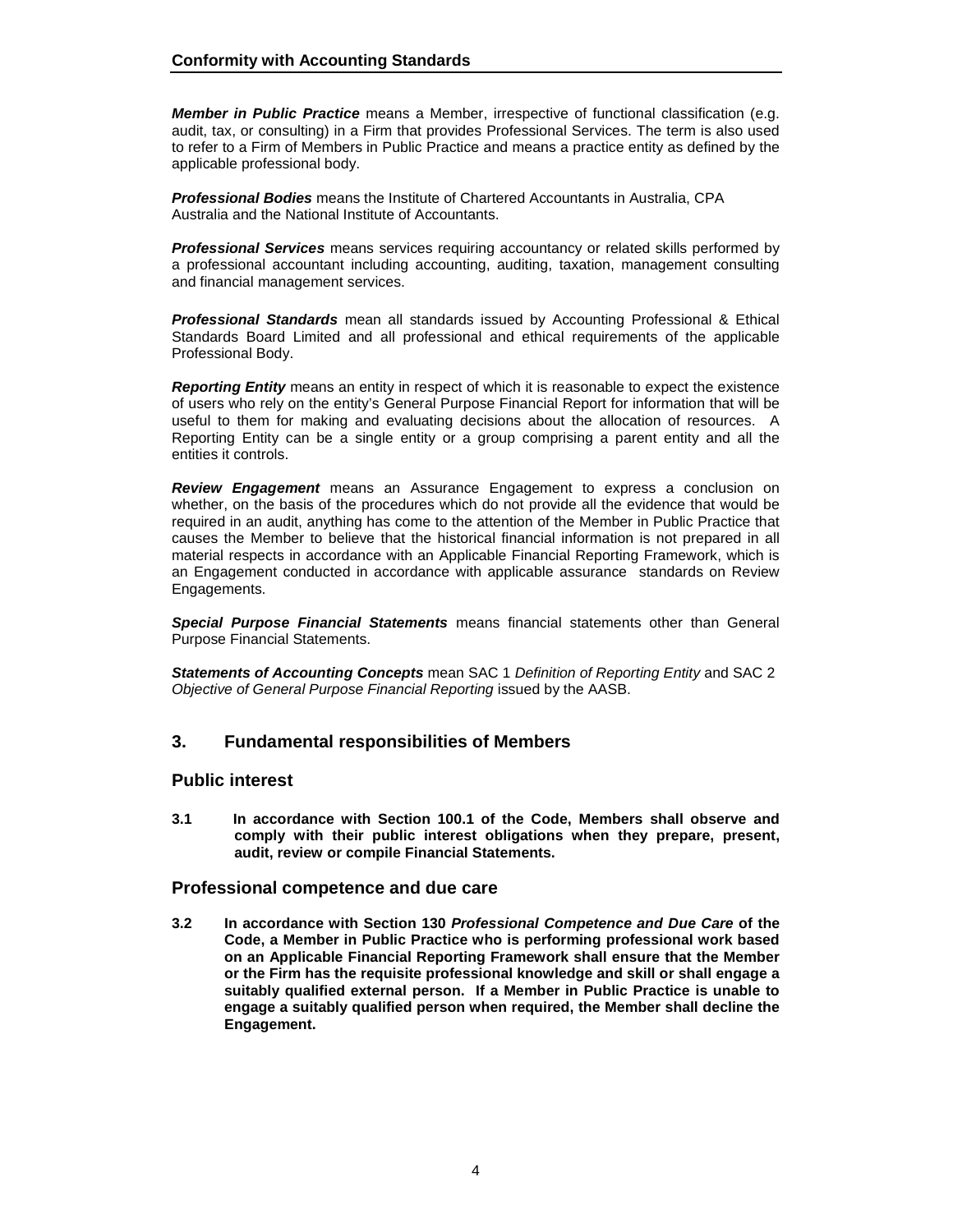## **4. Responsibilities of Members in respect of the Reporting Entity concept**

- 4.1 Members should take all reasonable steps to apply the principles and guidance provided in the Statements of Accounting Concepts and the Framework when assessing whether an entity is a Reporting Entity .
- 4.2 Statement of Accounting Concepts SAC 1 "Definition of Reporting Entity" provides guidance on circumstances in which an entity or economic entity should be identified as a Reporting Entity.
- **4.3 Members who are involved in, or are responsible for, the preparation and/or presentation of Financial Statements of a Reporting Entity shall take all reasonable steps to ensure that the Reporting Entity prepares General Purpose Financial Statements.**

### **5. Responsibilities of Members in respect of General Purpose Financial Statements**

- **5.1 Members shall take all reasonable steps to apply Australian Accounting Standards when they prepare and/or present General Purpose Financial Statements that purport to comply with the Australian Financial Reporting Framework.**
- **5.2 Where Members are unable to apply Australian Accounting Standards pursuant to paragraph 5.1, they shall take all reasonable steps to ensure that any departure from Australian Accounting Standards, the reasons for such departure, and its financial effects are properly disclosed and explained in the General Purpose Financial Statements.**
- 5.3 If legislation, ministerial directive or other government authority requires a departure from Australian Accounting Standards, a Member should disclose that fact in the General Purpose Financial Statements as a reason for the departure.
- 5.4 Where a Member is unable to ensure proper disclosure of a departure from Australian Accounting Standards pursuant to paragraph 5.2, the Member should discuss the matter with the appropriate level of management of the relevant entity and document the results of these discussions.
- **5.5 Members in Public Practice shall take all reasonable steps to ensure that Clients have complied with Australian Accounting Standards when they perform an Audit or Review Engagement or a compilation Engagement of General Purpose Financial Statements which purport to comply with the Australian Financial Reporting Framework.**
- **5.6 Where a Member in Public Practice is unable to ensure that a Client complies with Australian Accounting Standards pursuant to paragraph 5.5, the Member shall consider Australian auditing standards applicable to Audit or Review Engagements or Professional Standards applicable to compilation Engagements.**